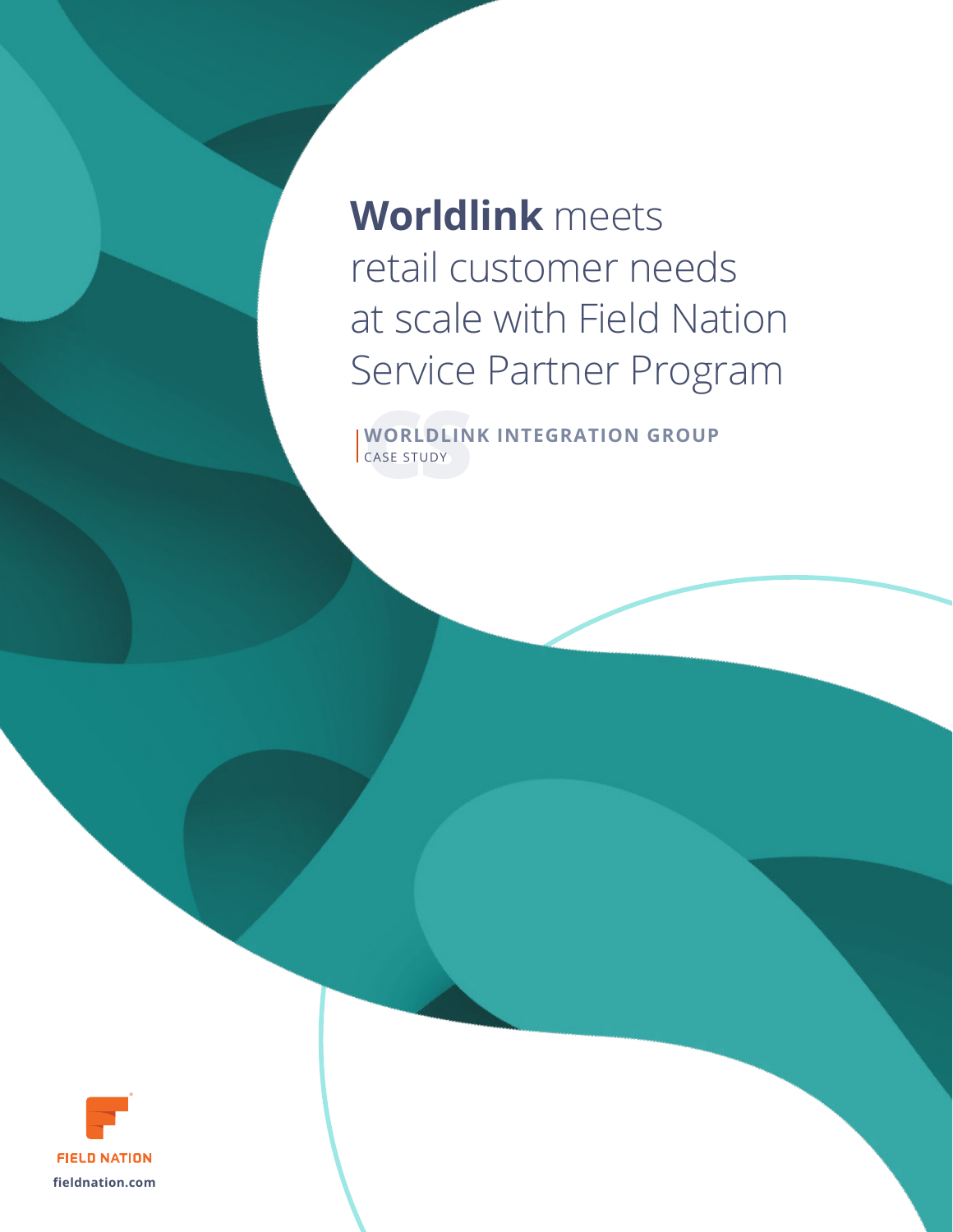### Customer

A national provider of technology deployment services with expertise in the retail, restaurant and grocery sectors.

# Challenge

Continue to deliver exceptional service to clients while efficiently deploying qualified field service technicians nationwide in today's challenging landscape.

# Solution

**[Field Nation Premier](https://fieldnation.com/premier?utm_source=pdf&utm_medium=mar_comms&utm_campaign=tof_pros&utm_content=worldlink),** which includes:

**Access to the Field Nation Service Partner Program** Work order management and dispatch support

#### **PeopleSmart Talent Management**

People, processes, and advanced technologies to help source and manage contingent labor at scale

#### **WorkSmart Productivity Suite**

Innovative platform tools that enable more streamlined work management and delivery

#### **MarketSmart™ Insights**

The only tool of its kind that provides on-demand, market-wide pricing and coverage data

#### **Priority access**

24/7/365 access to the support team

For more than 20 years, **[Worldlink Integration](https://worldlinkintegration.com/)  [Group](https://worldlinkintegration.com/)** has delivered IT deployment services for retailers throughout North America. Worldlink works closely with retail leaders to open new stores, upgrade systems, and maintain in-store technology. Since its founding, Worldlink has serviced over 40,000 retail locations, upgraded 30,000 pieces of hardware, and facilitated 6,000 store openings.

### Results

Increased capacity with **78% annual growth** in work order volume



Reduced labor costs by approximately **15%**

Reduced time spent on project coordination by **over 80%**

**Reduced full-time headcount by 40%**  while gaining access to dispatch services that improved capacity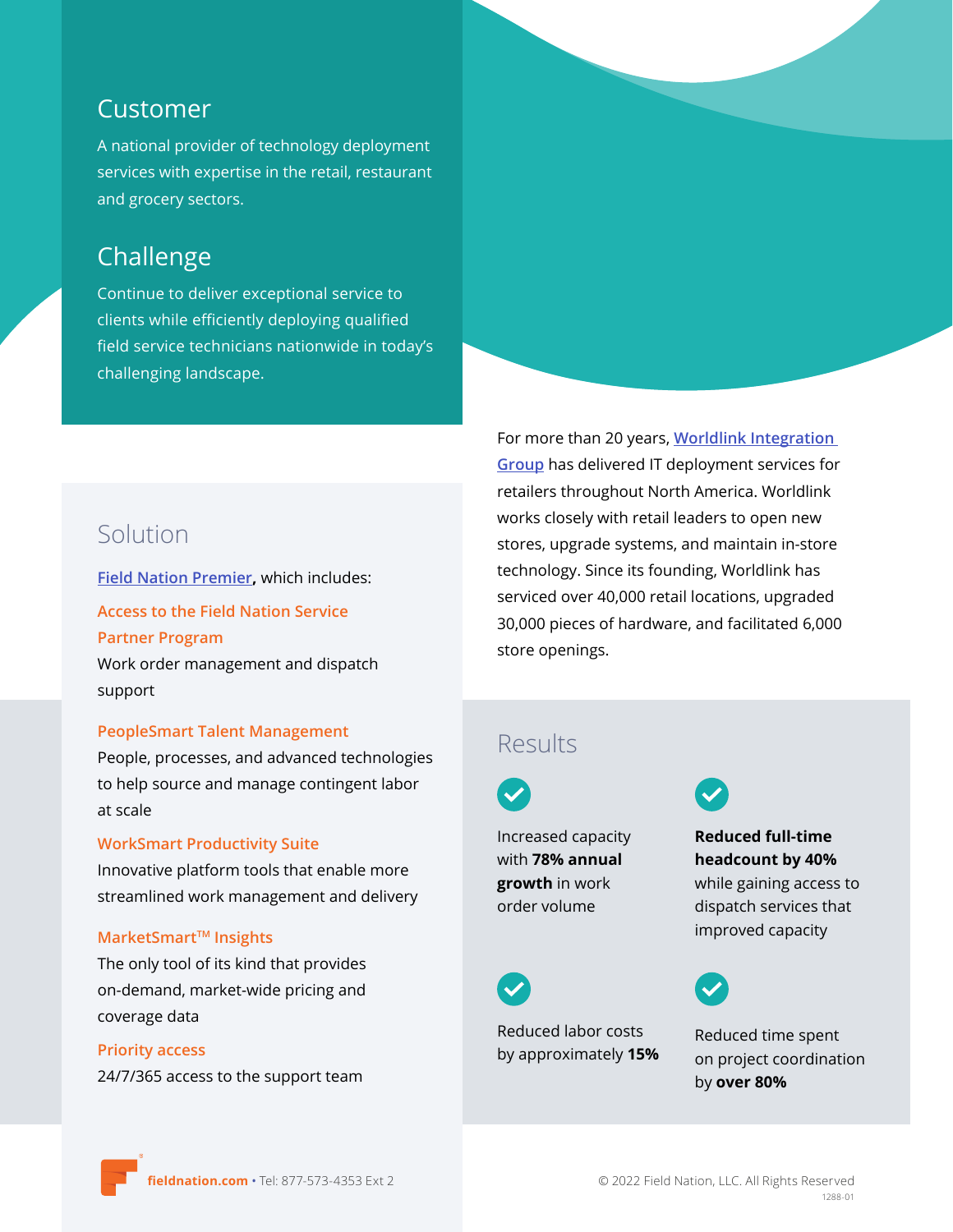"Today we really focus on efficiency: **finding and deploying quality technicians faster, more easily, and more profitably**, while delivering services at a fair market price to our clients."

# A partnership that fuels growth

John Fecteau, founder and CEO, has worked with Field Nation since 2009, both as a client/partner and as a contributor to our continuing product development. Worldlink was an early-stage adopter of Field Nation.

"At first, we first partnered with Field Nation to gain access to qualified technicians," Fecteau said. "Our relationship has evolved since then. Today we really focus on efficiency: finding and deploying quality technicians faster, more easily, and more profitably, while delivering services at a fair market price to our clients."

Worldlink's consistent client-first attitude sets it apart. The company's approach has resulted in a 95+% customer satisfaction rate and a 99.7% first-time operational success rate.

"Our product is feet on the street," Fecteau said. "Ultimately, what distinguishes us is how we manage those feet on the street. Field Nation helps us effectively communicate with and manage technicians. That's why we run all of our work orders through the Field Nation platform,

whether we use contractors or marketplace technicians."

Worldlink has worked with Field Nation through many business cycles, including recessions and the COVID-19 pandemic. At the end of 2021, Field Nation helped Worldlink manage a dramatic uptick in retail projects. During this time, Worldlink increased work order volume by 78 percent.

According to Fecteau, Field Nation has been instrumental in Worldlink's recent growth. Field Nation has "not necessarily created the fire, but added fuel to the fire," he said.

# Doing more with less

Coming out of the pandemic, Worldlink wanted to meet customer needs without adding headcount. To add scale to the business, the company decided to leverage Field Nation's **[Service](https://fieldnation.com/service-partner-program?utm_source=pdf&utm_medium=mar_comms&utm_campaign=tof_pros&utm_content=worldlink)  [Partner Program](https://fieldnation.com/service-partner-program?utm_source=pdf&utm_medium=mar_comms&utm_campaign=tof_pros&utm_content=worldlink)**.

The Field Nation **[Service Partner Program](https://fieldnation.com/service-partner-program?utm_source=pdf&utm_medium=mar_comms&utm_campaign=tof_pros&utm_content=worldlink)** utilizes service partners to aid in technician vetting, work order management, and dispatch management on Worldlink's behalf. Working with